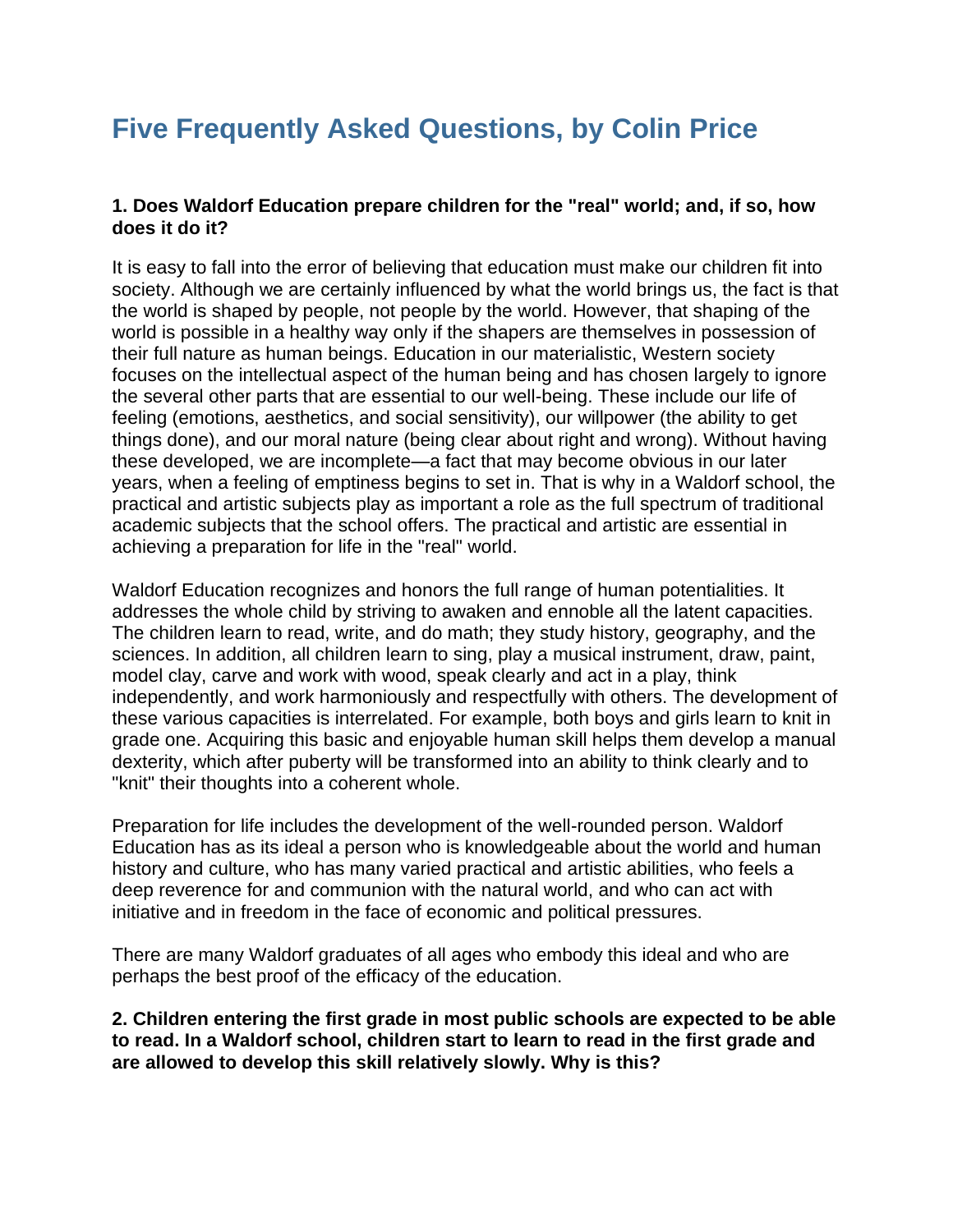There is evidence that normal, healthy children who learn to read relatively late are not disadvantaged by this, but rather are able quickly to catch up with, and may overtake, children who have learned to read early. Additionally, they are much less likely to develop the "tiredness toward reading" that many children taught to read at a very early age experience later on. Instead there is lively interest in reading and learning that continues into adulthood. Some children will, out of themselves, want to learn to read at an early age. This interest can and should be met, as long as it comes in fact from the child. Early imposed formal instruction in reading can be a handicap in later years, when enthusiasm toward reading and learning may begin to falter. If reading is not pushed, a healthy child will pick it up quite quickly and easily. Some Waldorf parents become anxious if their child is slow to learn to read. Eventually these same parents are overjoyed at seeing their child pick up a book and not put it down and become from that moment a voracious reader. Each child has his or her own optimal time for "taking off." Feelings of anxiety and inferiority may develop in a child who is not reading as well as her peers. Often this anxiety is picked up from parents concerned about the child's progress. It is important that parents should deal with their own and their child's apprehensions.

Human growth and development do not occur in a linear fashion, nor can they be measured. What lives, grows, and has its being in human life can only be grasped with that same human faculty that can grasp the invisible metamorphic laws of living nature.

### **3. Would a child be at a disadvantage if he were transferred from a public school into a Waldorf school, or out of a Waldorf school into a public school?**

Children who transfer to a Waldorf school in the first four grades usually are up to grade in reading, math, and basic academic skills. However, they usually have much to learn in bodily coordination skills, posture, artistic and social activities, cursive handwriting, and listening skills. Listening well is particularly important since most of the curricular content is presented orally in the classroom by the teacher. The human relationship between the child and the teacher is the basis for healthy learning, for the acquiring of understanding and knowledge rather than just information. Children who are used to learning from computers and other electronic media will have to adjust. Those children who enter a Waldorf school in the middle grades often bring much information about the world. This contribution should be recognized and received with interest by the class. However, these children often have to unlearn some social habits, such as the tendency to experience learning as a competitive activity. They have to learn to approach the arts in a more objective way, not simply as a means for personal expression. In contrast, in their study of nature, history, and the world, they need to relate what they learn to their own life and being. The popular ideal of "objectivity" in learning is misguided when applied to elementary school children. At their stage of development, the subjective element is essential for healthy learning. Involvement in what is learned about the world makes the world truly meaningful to them.

Children who transfer out of a Waldorf school into a public school during the earlier grades probably have to upgrade their reading ability and to approach the science lessons differently. Science in a Waldorf school emphasizes the observation of natural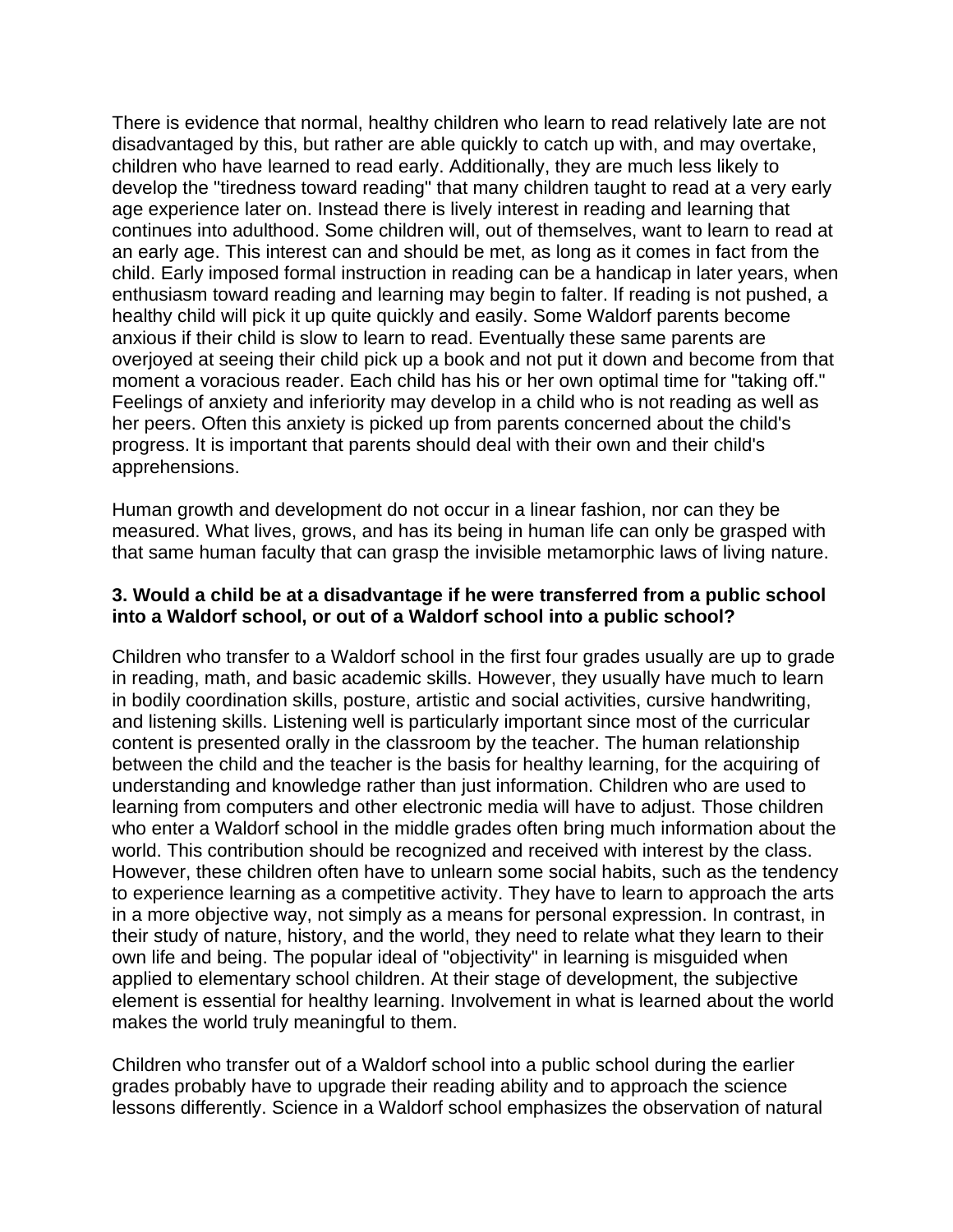phenomena rather than the formulation of abstract concepts and laws. On the other hand, the Waldorf transferees are usually well prepared for social studies, practical and artistic activities, and mathematics. Children moving during the middle grades should experience no problems. In fact, in most cases, transferring students of this age group find themselves ahead of their classmates. The departing Waldorf student is likely to take along into the new school a distinguishing individual strength, personal confidence, and love of learning.

## **4. A Waldorf class teacher ideally stays with a group of children through the eight elementary school years. What if my child does not get along with the teacher?**

This question often arises because of a parent's experience of public school education. In most public schools, a teacher works with a class for one, maybe two years. It is difficult for teacher and child to develop the deep human relationship that is the basis for healthy learning if change is frequent. If a teacher has a class for several years, the teacher and the children come to know and understand each other in a deep way. The children, feeling secure in a long-term relationship, are better able to learn. The interaction of teacher and parents also can become more deep and meaningful over time, and they can cooperate in helping the child.

Problems between teachers and children, and between teachers and parents, can and do arise. When this happens, the college of teachers studies the situation, involves the teacher and parents—and, if appropriate, the child—and tries to resolve the conflict. If the differences are irreconcilable, the parents might be asked to withdraw the child, or the teacher might be replaced.

In reality, these measures very rarely need to be taken. A Waldorf class is something like a family. If a mother in a family does not get along with her son during a certain time, she does not consider resigning or replacing him with another child. Rather, she looks at the situation and sees what can be done to improve the relationship. In other words, the adult assumes responsibility and tries to change. This same approach is expected of the Waldorf teacher in a difficult situation. In almost every case she must ask herself: "How can I change so that the relationship becomes more positive?" One cannot expect this of the child. With the goodwill and active support of the parents, the teacher concerned can make the necessary changes and restore the relationship to a healthy and productive state.

### **5. How can a Waldorf class teacher teach all the subjects through the eight years of elementary schooling?**

The class teacher is not the only teacher the children experience. Each day, specialty subject teachers teach the children eurythmy, handcrafts, a foreign language, instrumental music, and so on. The class teacher is, however, responsible for the twohour "main lesson" every morning and usually also for one or two lessons later in the day. In the main lesson, she brings all the main academic subjects to the children, including language arts, the sciences, history, and mathematics, as well as painting, music, clay modeling, and so on. The teacher does in fact deal with a wide range of